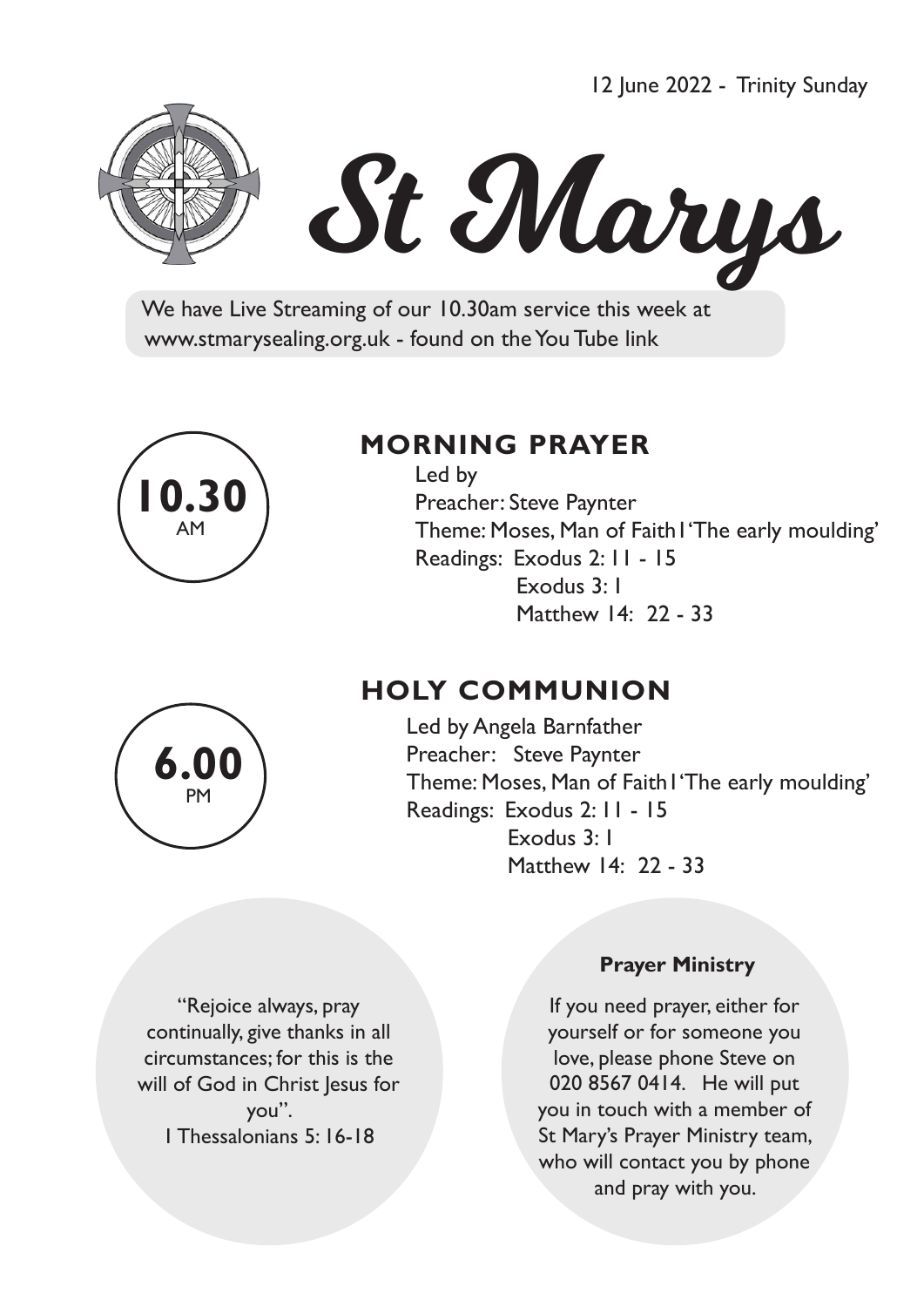On **10 July** we welcome Ben and Katy Ray who will be speaking on their work promoting Neema Crafts in Arusha, and their plans to extend the work of the disabled in East Africa. They will hopefully brings some items from Neema crafts to sell.



 Elaine Standen's funeral will take place tomorrow, Monday 13 June at 11.30am, there will be tea and Eccles cakes after the service. The crematorium will be at 1.20pm, the family will then return to the Polygon for sandwiches etc. Martin and family would love St Mary's family to join them for the service and afterwards.

The service will also be live streamed on our You Tube channel, which you can watch live or after the service.

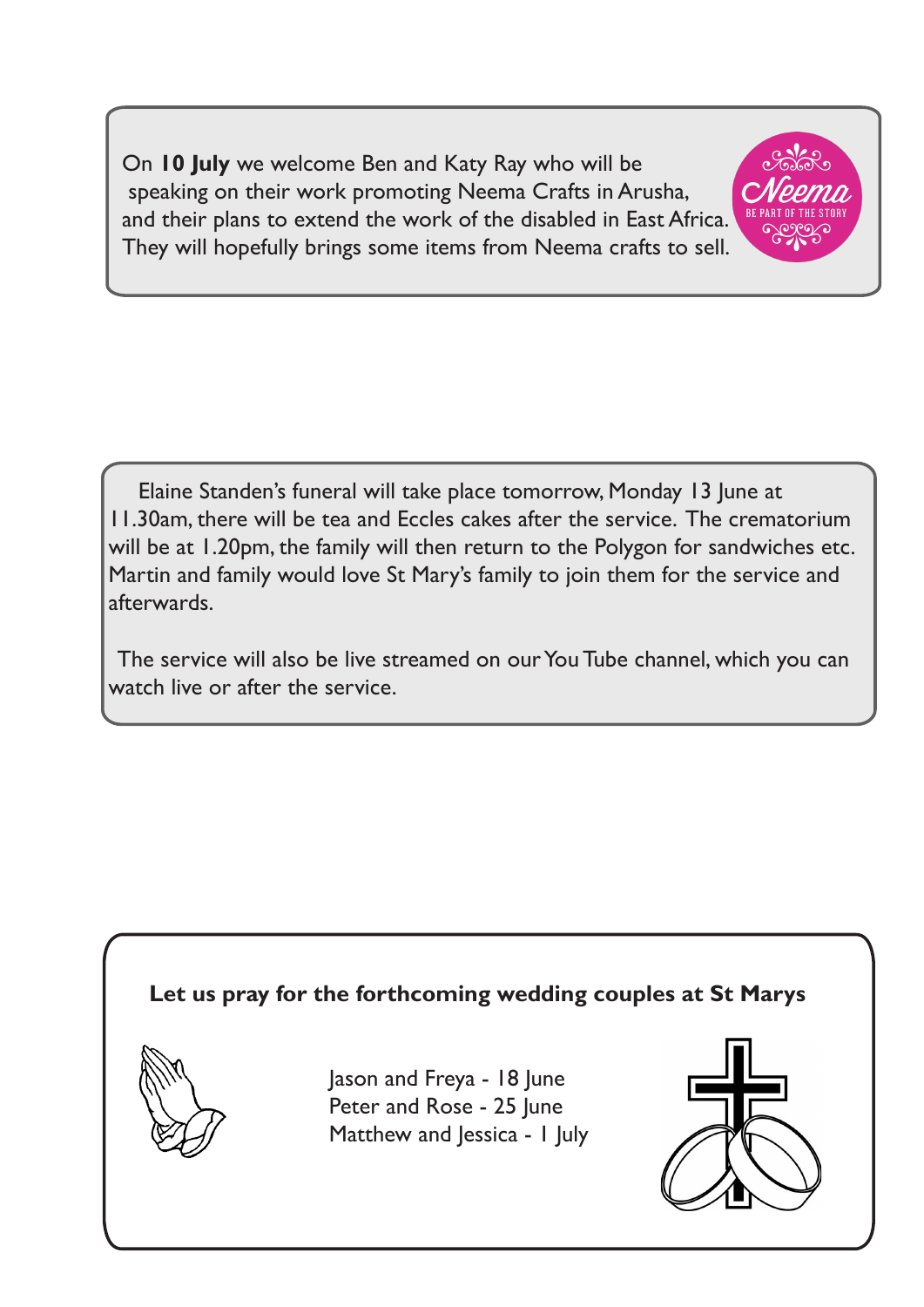## **SERMON SERIES**

On Sunday 12 June we begin a new series based on the life of Moses - 'Man of Faith and Man of Prayer'. This will take us right through the summer until the end of August.



Just a reminder that all our morning services are live -streamed, and if you miss a service and would like to catch up with a sermon, they are available on our You Tube channel.



Ī

If anyone missed the Queen's Platinum Jubilee service last week there are a few service sheets at the back of the church on the Welcome desk. Please do take one.

## **PLEASE PRAY OR GIVE THANKS FOR …**

- all those ill in body or spirit, lonely, depressed or recently bereaved. Viv and Hazel Neaverson, Diana Kinder, and Larry and Joan O'Neill, Carol and Barry Fergeson from Polygonian friends.
- Tony and Swe Chambers and family, following the death of Tony's mum, Carol. Carol used to help at the Wednesday Bible study at the vicarage. Her funeral takes place on Wednesday 15 June.
- Martin, Andrina and David Standen following the sad death of Elaine, whose funeral takes place here tomorrow at 11.30am.

 *Please let the church office know if you would like a prayer request.*